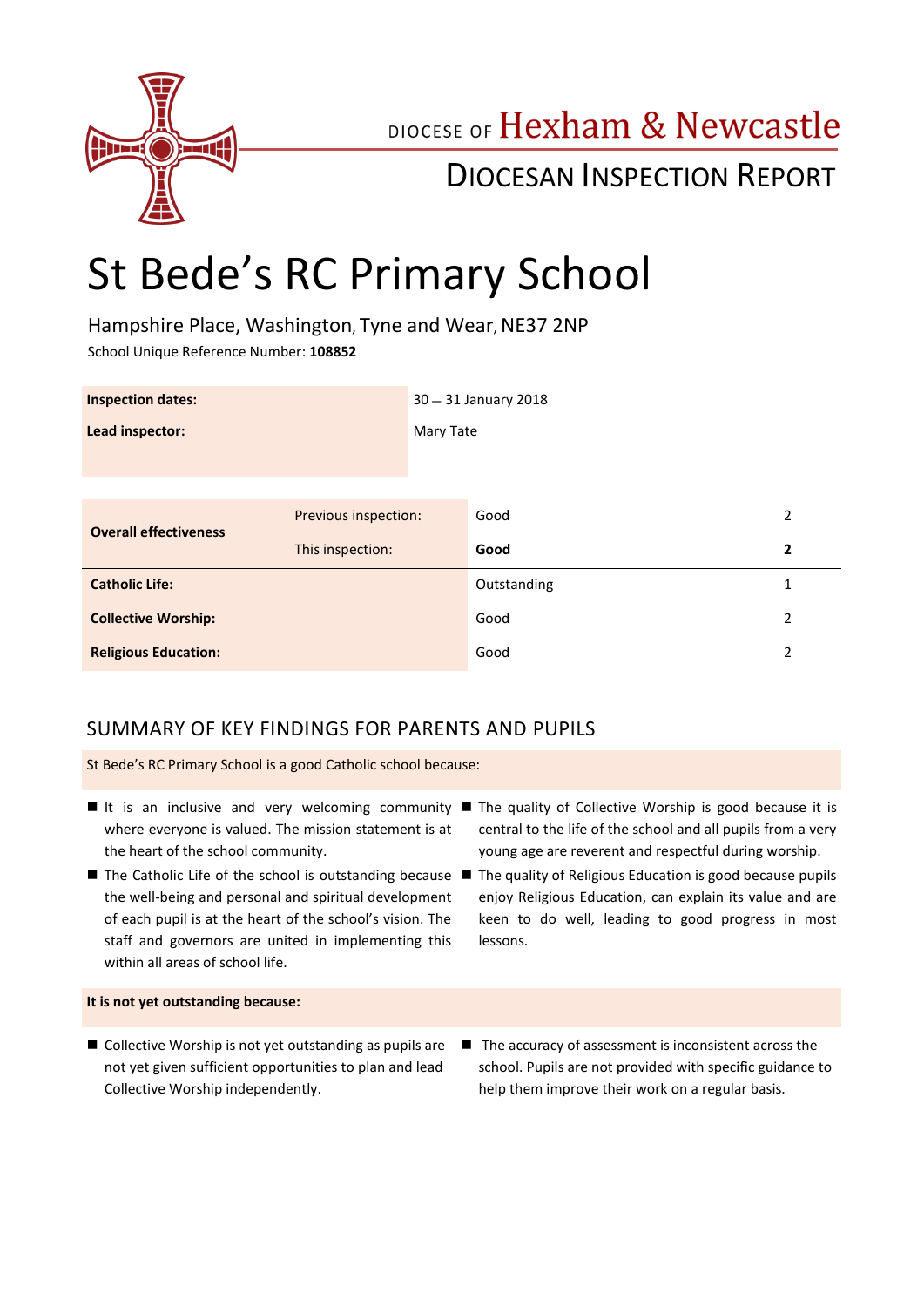# FULL REPORT

#### INFORMATION ABOUT THE SCHOOL

- St Bede's is an average sized primary school serving the parish of St John XXIII.
- The proportion of pupils with special educational needs is below the national average.
- **The proportion pupils known to be eligible for support through pupil premium funding is below the** national average.
- The majority of pupils are white British and there are a low number of pupils with English as an additional language.
- The school provides a breakfast club each morning.
- St Bede's has a forest school within its grounds.

#### WHAT DOES THE SCHOOL NEED TO DO TO IMPROVE FURTHER?

- **I** Improve the quality of Collective Worship by:
	- Offering more opportunities for pupils to plan, prepare and lead Collective Worship independently throughout the school and in a wide variety of contexts.
- $\blacksquare$  Improve the quality of teaching and assessment in Religious Education by:
	- Ensuring that marking and feedback provides clear guidance to pupils on how to improve their work and pupils are given the time they need to respond to feedback.
	- Ensuring that the best practice in assessment is implemented across the school so that teachers develop confidence with levelling pupils' work.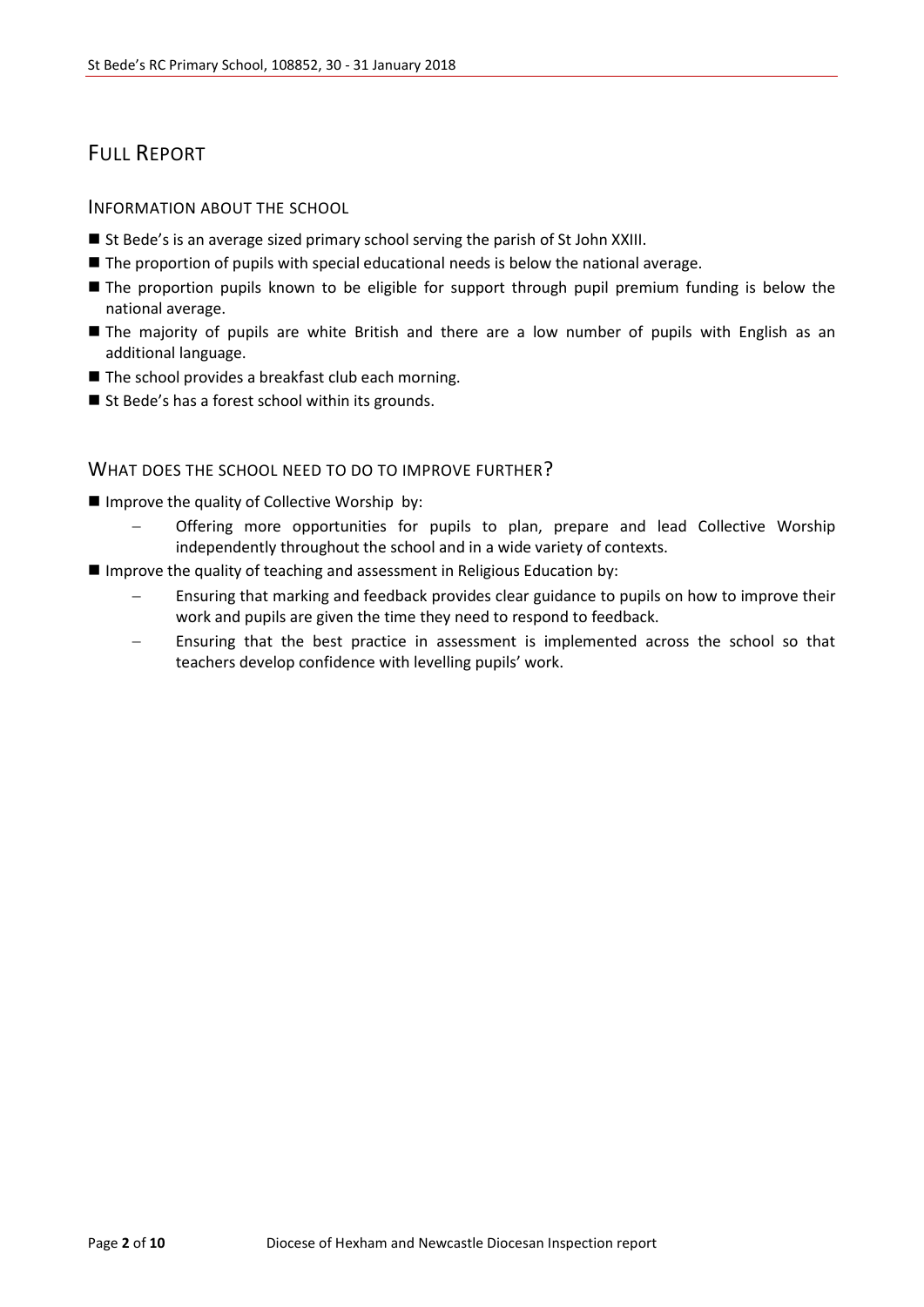1

1

# CATHOLIC LIFE

THE QUALITY OF THE CATHOLIC LIFE OF THE SCHOOL **1 1** 

- The extent to which pupils contribute to and benefit from the Catholic Life of the school.
- The quality of provision for the Catholic Life of the school.  $\vert$  1
- How well leaders and managers promote, monitor and evaluate the provision for the Catholic Life of the school.

#### **The extent to which pupils contribute to and benefit from the Catholic Life of the school is outstanding.**

- Pupils make an outstanding contribution to the Catholic Life of the school and benefit greatly from it.
- The mission statement, 'developing mind, body, spirit and community,' is central to the life of the school and is understood and embraced by all pupils in their daily school life.
- Pupils, staff and governors, are rightly proud of their school and have a deep sense of belonging to their school family. Parents speak about the importance of this inclusive and nurturing environment where pupils thrive.
- **Pupils are alert to and respond willingly to the needs of those who are less fortunate than** themselves. They speak proudly about their charitable work such as supporting the local foodbank, Hebburn Helps and raising funds for a hospital in El Salvador. They enjoy taking part in community events such as the Remembrance ceremony in the town.
- The school has a close relationship with the local special school and year five pupils visit their friends each week or welcome them into the St Bede's family.
- Pupils demonstrate an excellent understanding of the liturgical calendar and speak confidently of the school's Catholic identity and what this means.
- Pupils behave exceptionally well, they respect and care for each other and they feel safe and cared for. They are quick to forgive and to praise each other.

#### **The quality of provision for the Catholic Life of the school is outstanding.**

- The provision for the Catholic Life of the school is a high priority where the mission of the school is understood and embraced by all staff and pupils. The Catholic character is highly visible in the school through the beautiful displays, prayer stations and artefacts in classrooms and around the school, which are all well used.
- There is a tangible sense of family and community in all aspects of school life which is evident in the quality of relationships that exists between stakeholders. Parents are supportive of the school and speak about the closeness of this inclusive community where pupils know each other so well.
- Governors are committed to seeing the school thrive and see Catholic Life as the core of the school's mission.

| Diocese of Hexham and Newcastle Diocesan Inspection report | Page 3 of 10 |
|------------------------------------------------------------|--------------|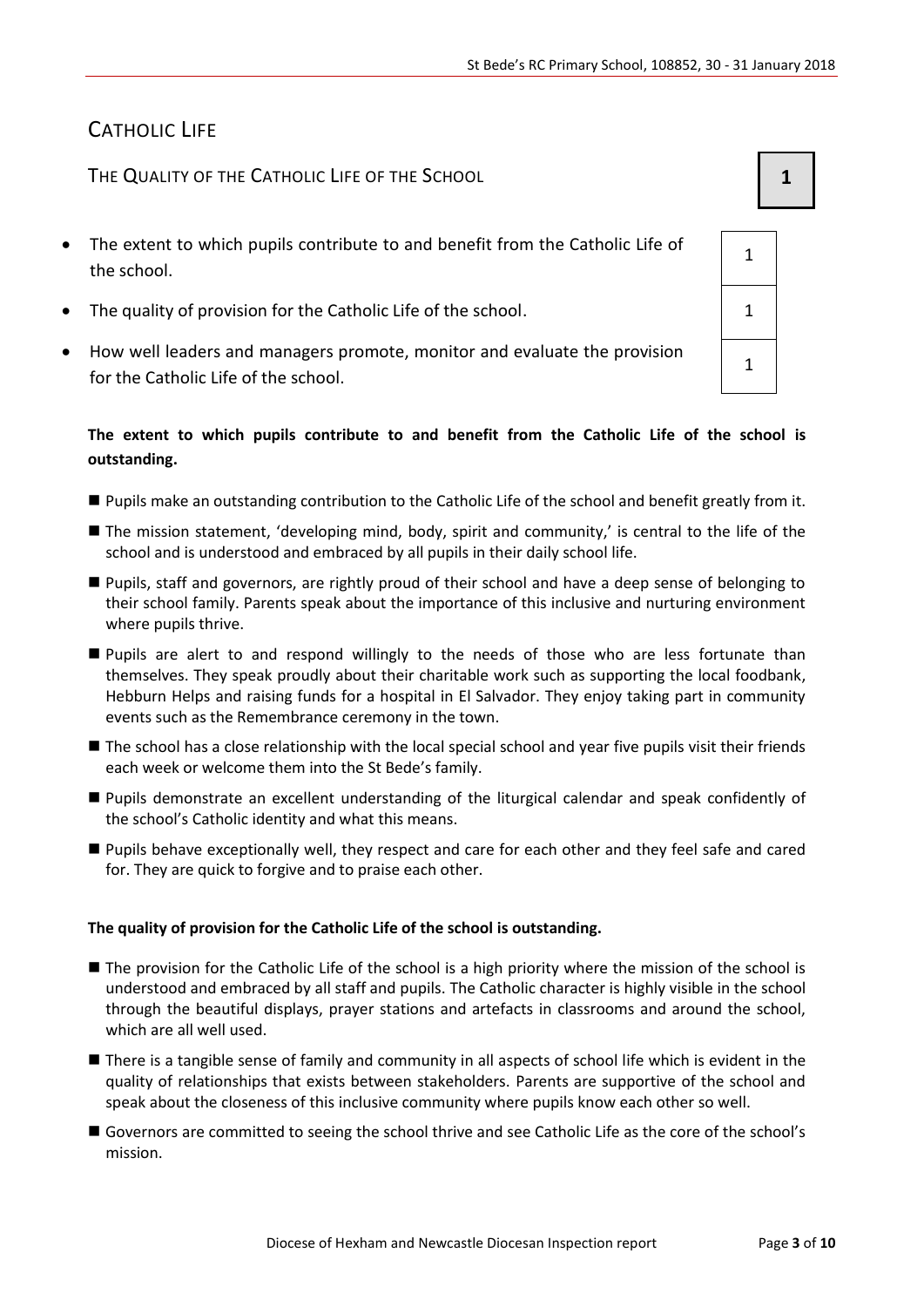- A full time, experienced, pastoral and well-being leader, supports pupils and their families across the school. She knows families very well and is a valuable member of school staff. Pupils are supported through daily check-ins, nurture club and through the family support arena.
- **The school has a part time children's ministry coordinator who works with pupils across partner** schools to develop and strengthen parish links. She organises retreats for pupils and the school recently enjoyed a Youth Ministry Team retreat, held across the parish partnership. Year four and year five pupils enjoyed taking part in school/parish retreats last year and a parish mission is planned for later this year.
- Clear policies and procedures are in place, which are rooted in Gospel values. They provide high levels of support for pupils, staff and the wider community. There is regular fundraising for a number of charitable organisations with an emphasis on helping the most vulnerable and needy.
- Relationships and sex education (RSE) is taught throughout the school at age appropriate levels and it is in line with the teachings of the Catholic faith.

#### **How well leaders and managers promote, monitor and evaluate the provision for the Catholic Life of the school is outstanding.**

- **The headteacher and senior leaders are deeply committed to the Church's mission in education.** They have a clear understanding of the vision of Catholic education and share a clear vision to make the Catholic Life of the school the best it can be.
- Leaders see the monitoring and evaluation of the Catholic Life of the school as a continual process and seek to ever improve and extend the experiences offered to pupils at St Bede's.
- Self-evaluation is accurate and has led to well targeted and planned developments and improvements.
- **The school engages very well with parents and carers who describe how well the school promotes** the Catholic Life of the school through effective communication using newsletters, social media and the website. They support the school's mission and believe the Catholic ethos is very powerful. One parent described how children embrace school values and they are proud that their child comes to St Bede's.
- Governors are ambitious for, and make, a good contribution to the Catholic Life of the school. They discharge their duties effectively and appreciate the need to offer challenge, as well as support, to all stakeholders.
- **The parish priest, who is new to post, is supportive of the school's mission in education and works** closely with the headteacher.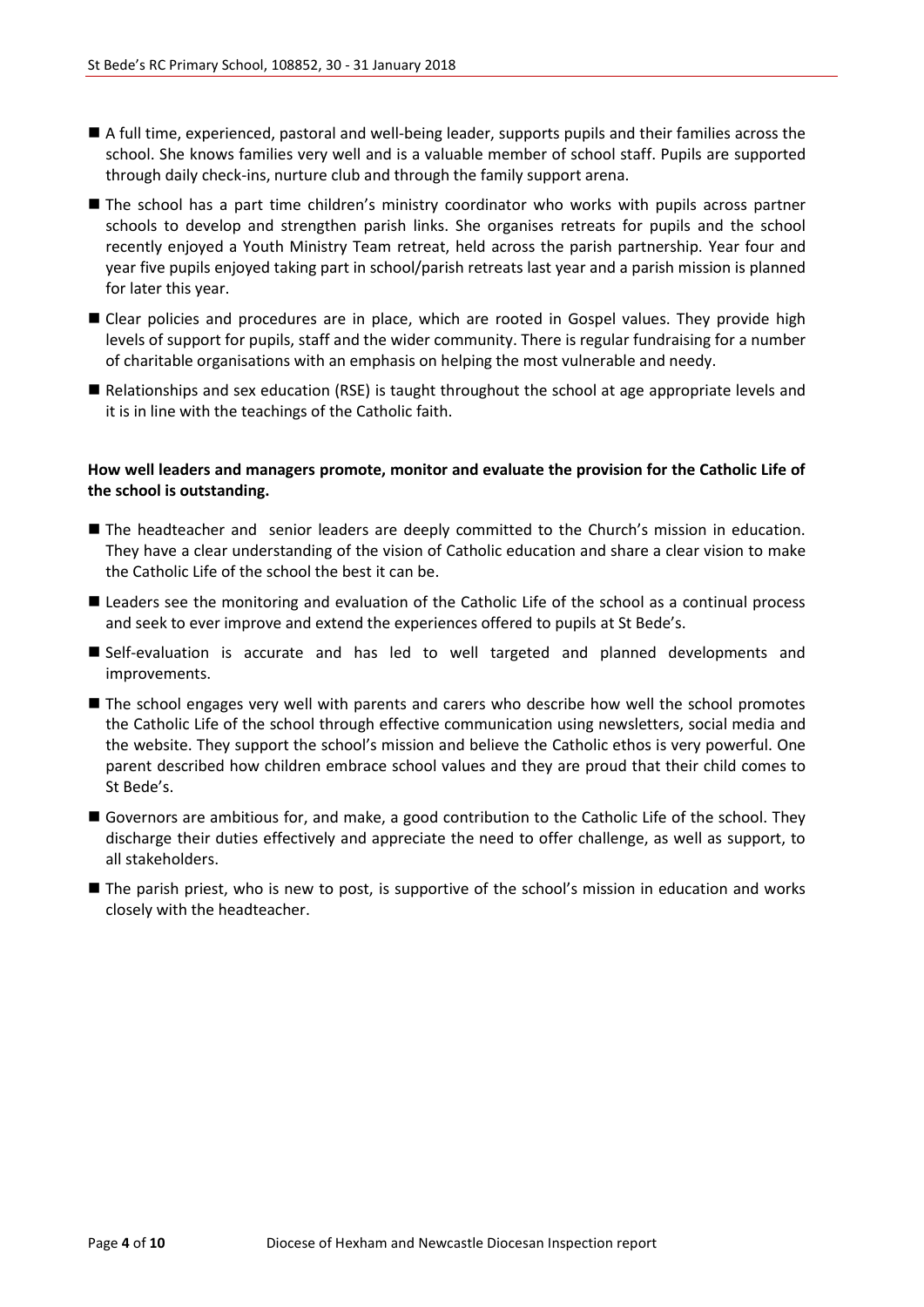# COLLECTIVE WORSHIP

### THE QUALITY OF COLLECTIVE WORSHIP **2**

- How well pupils respond to and participate in the school's Collective Worship. 2
- The quality of provision for Collective Worship. 1
- How well leaders and managers promote, monitor and evaluate the provision for Collective Worship.

#### **How well pupils respond to and participate in the school's Collective Worship is good.**

- St Bede's is a very prayerful community. Collective Worship engages the interest of all pupils and they respond enthusiastically.
- All pupils from nursery to year six participate with reverence and respect; joining in prayers happily and with confidence.
- Pupils know what constitutes the various elements of Collective Worship and are able to prepare and lead class worship with increasing confidence. However, pupils are not given sufficient opportunities to plan and lead worship independently in a range of contexts.
- The calm and positive atmosphere which is evident all around school is particularly evident during Collective Worship where pupils listen attentively to each other as they read or act in dramatisations.
- Pupils have an excellent understanding of the churches liturgical year, seasons and feasts.
- Collective Worship contributes positively to the spiritual and moral development of all pupils. Meditation is planned into the timetable for all classes each day and pupils' response is positive and respectful.
- Pupils speak with confidence about other religions and are respectful of other faiths. They are at ease sharing prayer experiences with those of different faiths and none, making Collective Worship inclusive.

#### **The quality of provision for Collective Worship is outstanding.**

- Prayer and acts of Collective Worship are given the highest priority and are a key part of every day and every school celebration.
- There is a clear policy for Collective Worship at St Bede's which ensures that it has a clear sense of purpose and message which reflects the Catholic character of the school. It is frequent, regular and inclusive.
- Pupils are confident in their contributions and respond well to the opportunities the school provides for them to participate in Collective Worship.
- Adults model high quality liturgies for pupils which contribute significantly to the spiritual and moral development of the pupils.

| $\overline{2}$ |  |
|----------------|--|
| $\mathbf 1$    |  |
| 1              |  |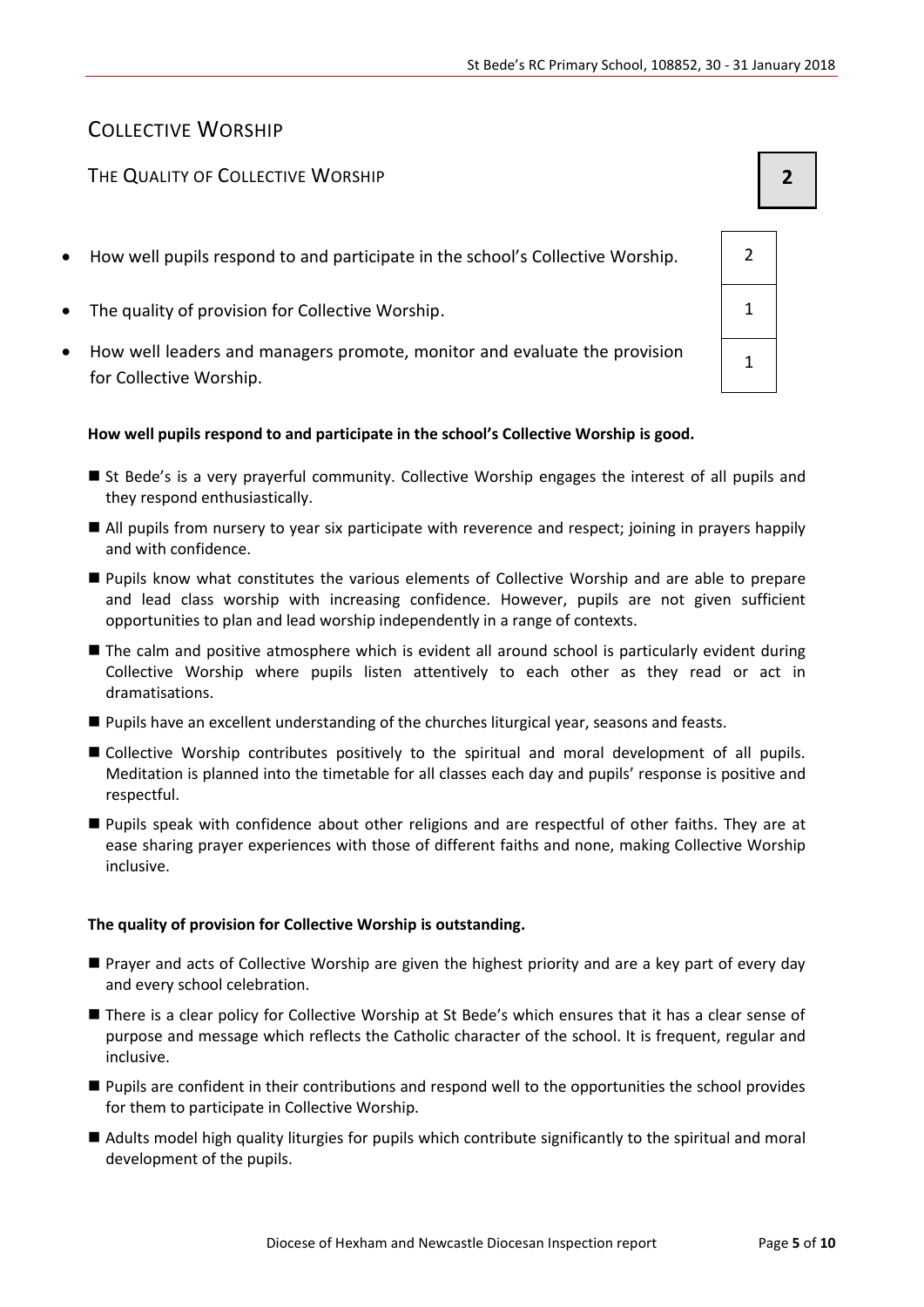- The school has created a Peace Garden, where staff and pupils can visit throughout the week for prayer, worship and reflection.
- Each day is punctuated by prayer, meditation and reflection, with staff and pupils praying together as part of the daily routine and in response to pupils needs, local or global events.
- The children's ministry coordinator works in school with pupils to prepare retreats, partnership events between schools and parish Masses. She is the visible link between school and parish worship.
- Parents, parishioners and governors are given opportunities to share in the spiritual life of the school through assemblies and liturgies, seasonal celebrations and Mass in the parish church.

#### **How well leaders and managers promote, monitor and evaluate the provision for Collective Worship is outstanding.**

- Leaders and managers have a well-developed knowledge of Collective Worship and set a high standard in school with well-planned liturgical experiences. They are excellent role models and have expert knowledge of the church's liturgical seasons, rites and traditions. The headteacher is highly visible in this role and always leads whole school worship.
- Collective Worship is central to the life of the school and at the heart of every school celebration. There is a clear policy for Collective Worship where the themes chosen, reflect the liturgical year and follow the nurturing human wholeness programme. The school have recently embraced the theme of Oscar Romero and the Year of Mary into their worship calendar.
- The professional development needs of leaders and staff are identified and supported through a well-planned programme of professional development.
- Staff work together to show a shared vision and are receptive and keen to move forward together. They have a shared sense of direction and understanding of what is required to bring about further improvement.
- **E** Leaders and managers regularly seek the views of parents and staff. The responses are highly valued and lead to further developments. Governors and staff spoke proudly about seeing the school community as constantly evolving and building on existing strengths and practices.
- Parents appreciate the welcoming and family community the school offers when they are invited to join in acts of worship in school and in church.
- Sacramental preparation follows diocesan guidelines and the school works closely with the parish to give pupils all the support they can.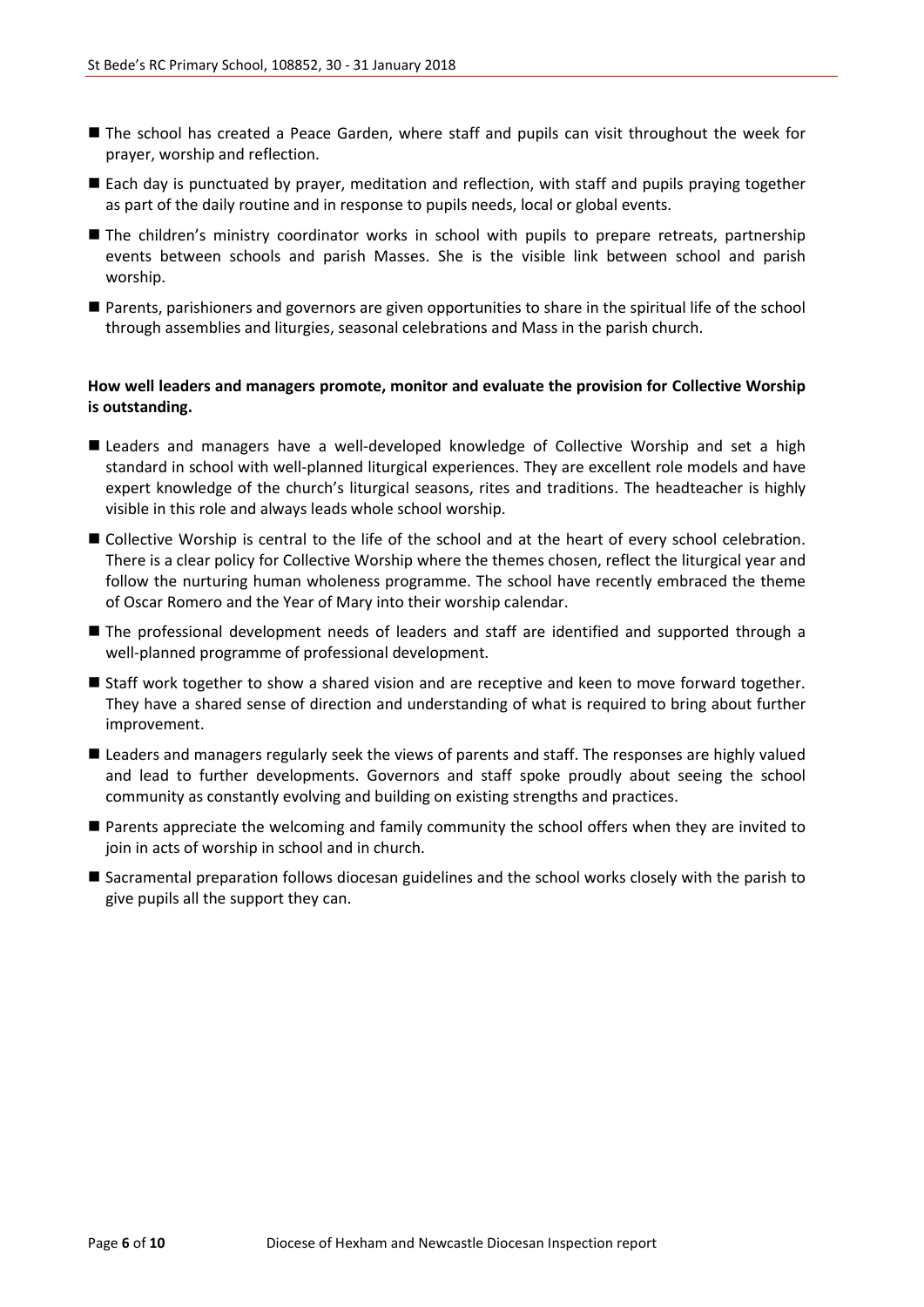# RELIGIOUS EDUCATION

### THE QUALITY OF RELIGIOUS EDUCATION **2**

- How well pupils achieve and enjoy their learning in Religious Education. 2
- The quality of teaching and assessment in Religious Education. 2
- How well leaders and managers promote, monitor and evaluate the provision for Religious Education.

#### **How well pupils achieve and enjoy their learning in Religious Education is good.**

- Pupils enjoy and understand the value of Religious Education, demonstrating commitment in their learning. Behaviour in lessons is good with the majority of pupils concentrating well and displaying positive attitudes to their learning.
- The majority of pupils are making progress in Religious Education within lessons and over time. They are developing well in their knowledge and understanding. Overall, outcomes are good and improving. Pupils enter school with knowledge and skills which are below what is expected for their age. The school's data shows that pupils make good progress over time through early years foundation stage and key stage one and key stage two, although there are some areas of inconsistency.
- **Pupils identified as having a special educational need make good progress because their needs are** accurately identified and they are well supported by highly skilled teaching assistants.
- Through evidence in pupils work and in conversations they are able to demonstrate effective use of prior knowledge when making links between religious ideas and using scriptural references accurately. Books evidence a good standard of work, with an interesting variety of activities. However, tasks are not sufficiently differentiated to allow more able pupils to access and achieve higher levels of attainment.

#### **The quality of teaching and assessment in Religious Education is good.**

- Overall, teaching is good as teachers are knowledgeable and use appropriate resources well. There is a good level of expertise and a willingness to share good practice. Teachers have a clear understanding of the value of Religious Education, evident in the quantity and quality of work in children's books. The creative approach to Religious Education is a real strength of the school.
- In the best lessons, pupils are set challenging tasks which are well matched to their learning needs and which successfully engage all pupils. Teachers demonstrate high expectations of behaviour and engagement; as a result, pupils concentrate well.
- In some lessons, tasks are not always sufficiently well matched to the learning objective to promote good learning, particularly for more able pupils. Activities are not always sufficiently well matched to pupils' abilities to engage all groups of learners or to enable them to work independently.

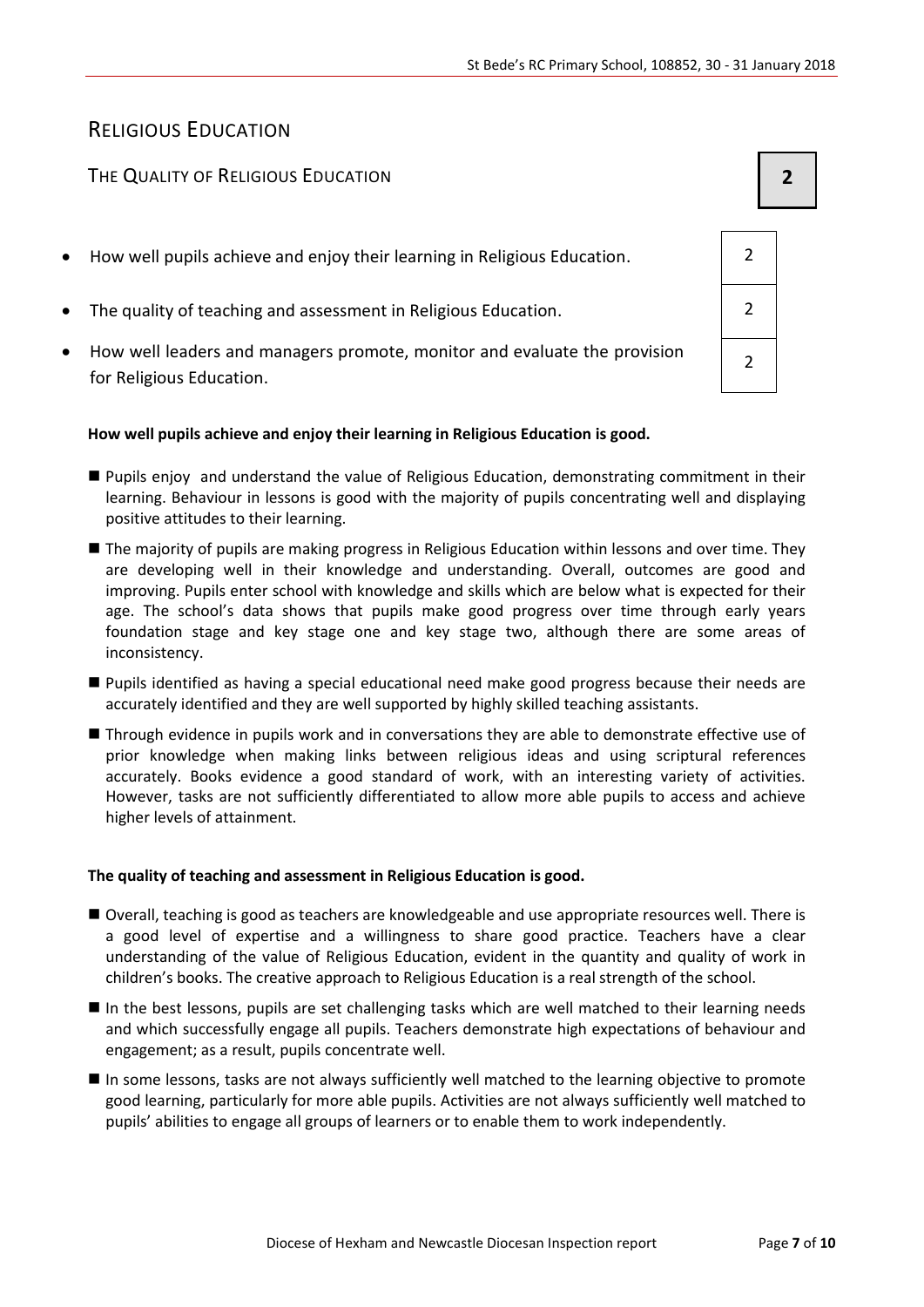- The standard of marking and feedback varies. There are some excellent examples of focused marking, however, written comments by teachers on steps to improve learning are not used consistently throughout the school. Where they do exist, pupils are not given sufficient opportunities to respond to teacher comments to enhance learning.
- Relationships between staff and pupils are very positive and are a real strength of the school. Support staff are used effectively to reinforce learning and to support and extend pupils of different abilities.
- **Effective assessment procedures are embedded into Religious Education which inform the teacher** of the level at which pupils are working. These are not always accurate and staff need a more secure idea of attainment at each level.

#### **How well leaders and managers promote, monitor and evaluate the provision for Religious Education is good.**

- The headteacher demonstrates and shares his vision for the school and for what every pupil and teacher can achieve. He has the respect and support of the whole school community.
- Leaders ensure that their vision for Religious Education is shared through staff meetings, briefings and staff attendance at diocesan training events.
- The curriculum, based on Come and See, enables pupils to gain first hand quality experiences of the liturgical life of the Catholic church. It has a high profile in the school and is well planned to provide a range of interesting activities for pupils. The curriculum meets the requirements of the Bishops' Conference.
- All aspects of Religious Education are evaluated regularly and all staff are kept very well informed about the priorities in Religious Education. Leaders and managers use their findings effectively to promote improvement. The recently appointed Religious Education coordinator has a clear view of strategies to support improvements in teaching.
- The school has strong links with the parish and works closely with other Catholic schools in the cluster on joint moderation of standards in Religious Education.
- Governors are regular and frequent visitors to the school and are kept informed of developments in Religious Education within the school. They are extremely supportive but also confident in their ability to challenge. They discharge their statutory and canonical duties well.
- Sacramental preparation is delivered well and in accordance with diocesan policy.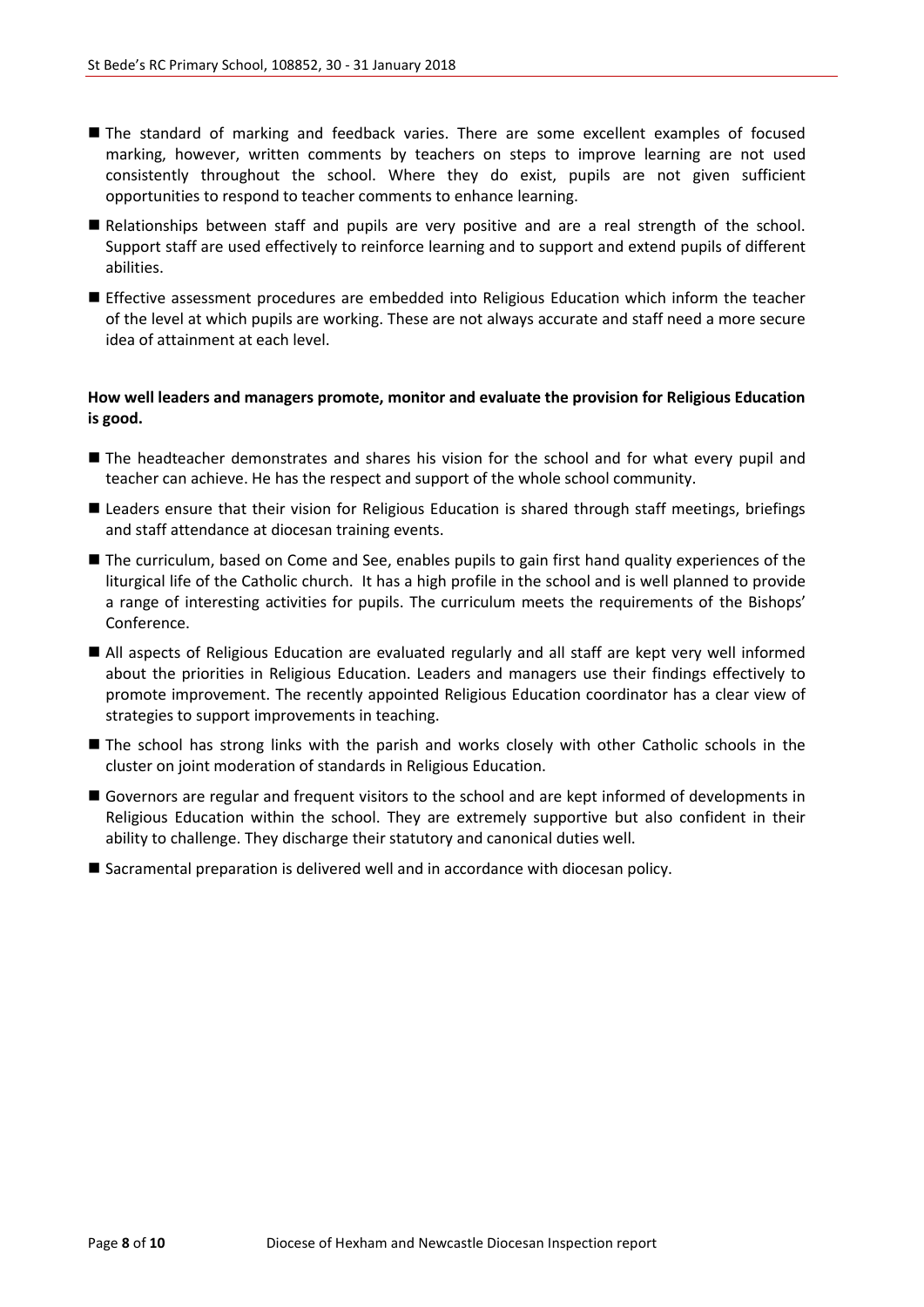## SUMMARY OF INSPECTION JUDGEMENTS

provision for the Catholic Life of the school.

# **HOW EFFECTIVE THE SCHOOL IS IN PROVIDING CATHOLIC EDUCATION: 2**

| <b>CATHOLIC LIFE:</b>                                                                         |  |
|-----------------------------------------------------------------------------------------------|--|
| The extent to which pupils contribute to and benefit from the Catholic<br>Life of the school. |  |
| The quality of provision for the Catholic Life of the school.                                 |  |
| How well leaders and managers promote, monitor and evaluate the                               |  |

| <b>COLLECTIVE WORSHIP:</b>                                                                           |  |
|------------------------------------------------------------------------------------------------------|--|
| How well pupils respond to and participate in the school's Collective<br>Worship.                    |  |
| The quality of provision for Collective Worship.                                                     |  |
| How well leaders and managers promote, monitor and evaluate the<br>provision for Collective Worship. |  |
|                                                                                                      |  |
| <b>RELIGIOUS EDUCATION:</b>                                                                          |  |

How well pupils achieve and enjoy their learning in Religious Education.

The quality of teaching and assessment in Religious Education.  $\vert$  2

How well leaders and managers monitor and evaluate the provision for Religious Education.

 $\overline{2}$